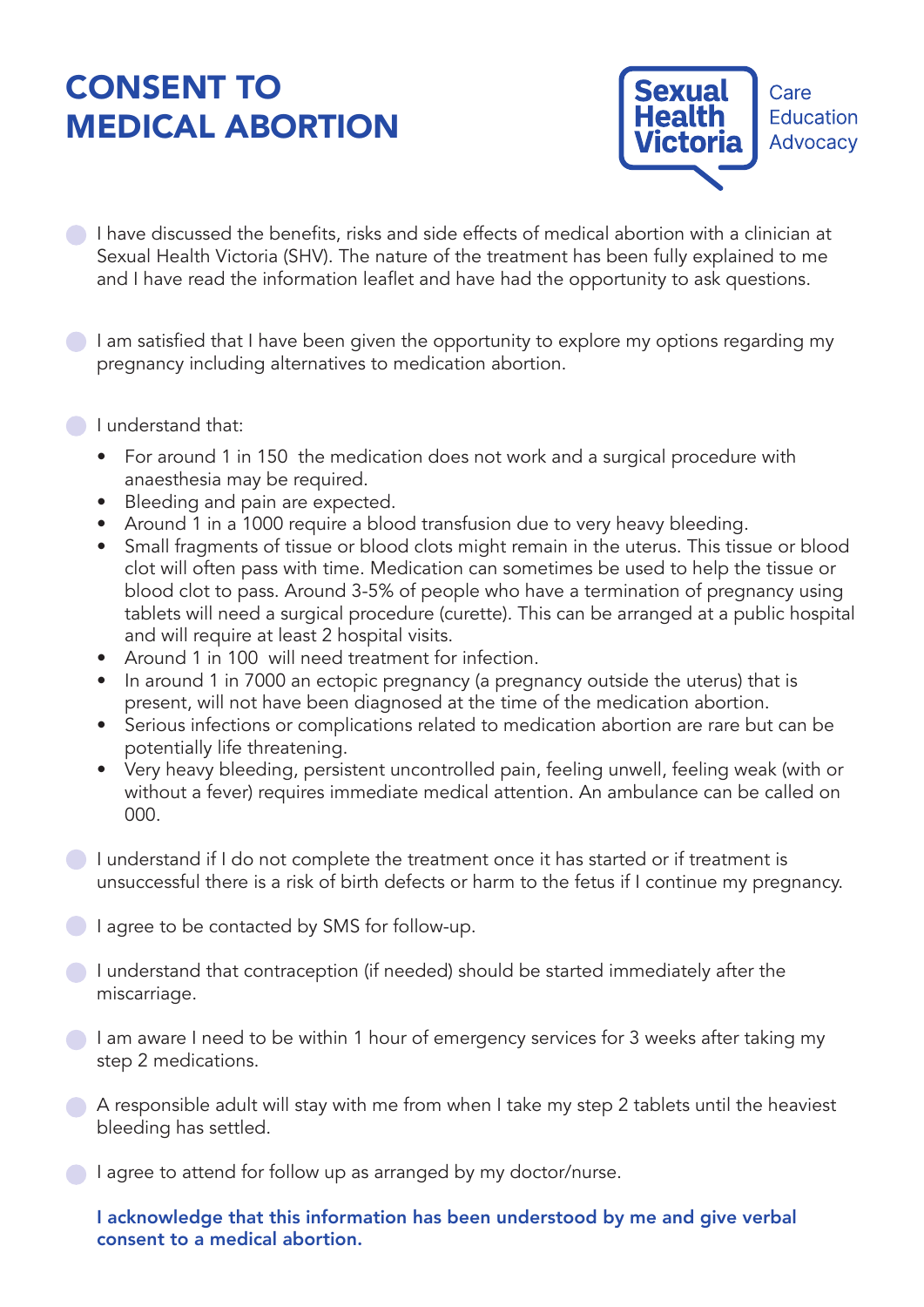## TAKING YOUR MEDICATIONS

 $on$   $\equiv$ 





## STEP 1



Swallow this single tablet at



Take 1 tablet at \_\_\_\_\_\_\_\_\_ on to prevent nausea.



Take 2 tablets at \_\_\_\_\_\_\_\_\_\_\_\_ on Repeat in 4 hours if necessary for mild pain.





Take 4 tablets at \_\_\_\_\_\_\_\_\_\_\_\_ on Rinse your mouth then place 2 tablets each side (=4 tablets total) between your teeth and gums. Allow these to be absorbed for approx. 30 min and then swallow any residue with water.





Take 1-2 tablets for moderate to strong pain as needed, repeat in 4 hours if necessary.

If you have any questions or concerns please don't hesitate to phone SHV 9257 0100 to speak with a nurse (9am - 5pm) weekdays or Marie Stopes 1300 515 883 (24 hr service). A nurse will contact you approximately 1-3 days after you have taken your 2nd dose of tablets.